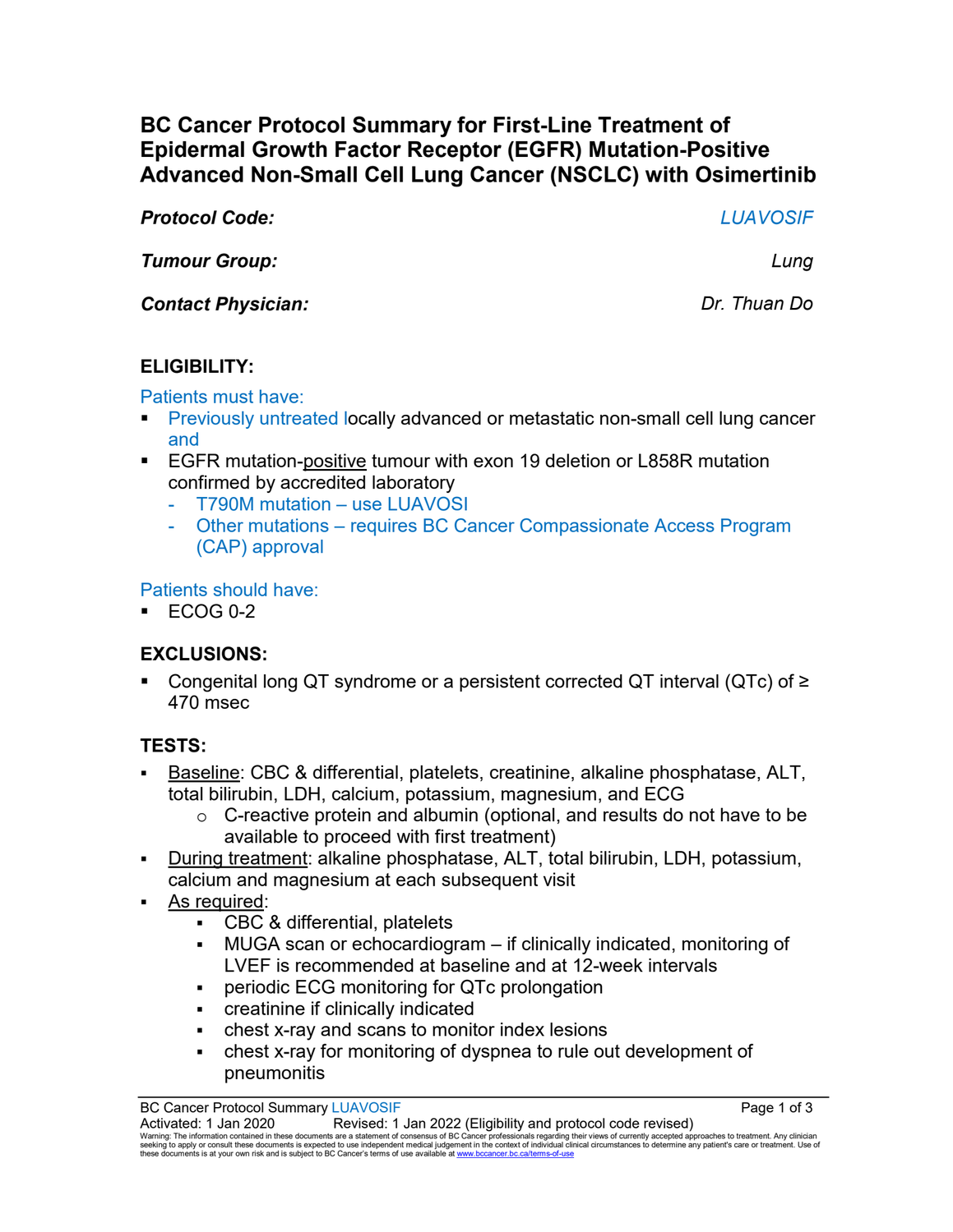### **PREMEDICATIONS:**

no premedications required

### **TREATMENT:**

| Drug        | <b>Dose</b>      | <b>BC Cancer Administration Guideline</b> |
|-------------|------------------|-------------------------------------------|
| osimertinib | 80 mg once daily |                                           |

• For patients with difficulty swallowing, or for nasogastric tube administration, please refer to the BC Cancer Drug Manual osimertinib drug monograph

### **Dose reduction**:

Dose level -1: 40 mg once daily

 Careful re-evaluation after initiation of therapy is essential as osimertinib should be continued *only if* tumour regression continues or the disease is stable and cancer-related symptoms have improved. Continued osimertinib for "psychological" palliation in the face of progressive disease is inappropriate.

# **DOSE MODICATIONS:**

- **1. Renal Impairment:** dose modification is not required in patients with mild or moderate renal impairment. Safety and efficacy has not been established in patients with end-stage renal disease (CrCl < 15 mL/min) or on dialysis.
- **2. Hepatic Impairment:** dose modification is not required in patients with mild hepatic impairment. Safety and efficacy has not been established in patients with moderate or severe hepatic impairment.
- **3. Interstitial Lung Disease (ILD):** permanently discontinue osimertinib for development of any grade of treatment-related ILD/pneumonitis.
- **4. QT Prolongation:** treatment interruption and subsequent dose reduction is required for development of QTc prolongation (QTc > 500 msec on at least two separate ECGs).
- **5. Left Ventricular Dysfunction/Cardiomyopathy:** treatment interruption is recommended for asymptomatic, absolute decreases in LVEF of 10% from baseline and LVEF below 50%. If *symptomatic* congestive heart failure occurs at any time, treatment should be permanently discontinued.

# **PRECAUTIONS:**

- 1. **Cardiomyopathy**: congestive heart failure, pulmonary edema, and decreased ejection fraction have been observed in patients treated with osimertinib. Fatal cardiomyopathy has been reported. LVEF should be assessed regularly during treatment, particularly in patients with known cardiac risk factors, and in patients who develop treatment-related cardiac symptoms.
- 2. **QT Interval Prolongation**: osimertinib is associated with concentrationdependent QT interval prolongation. Monitor ECG at baseline and correct electrolyte abnormalities prior to treatment. Continued monitoring of ECG and

BC Cancer Protocol Summary LUAVOSIF<br>Activated: 1 Jan 2020 Revised: 1 Jan 2022 (Eligibility and protocol code revised) Revised: 1 Jan 2022 (Eligibility and protocol code revised) Warning: The information contained in these documents are a statement of consensus of BC Cancer professionals regarding their views of currently accepted approaches to treatment. Any clinician<br>seeking to apply or consult t